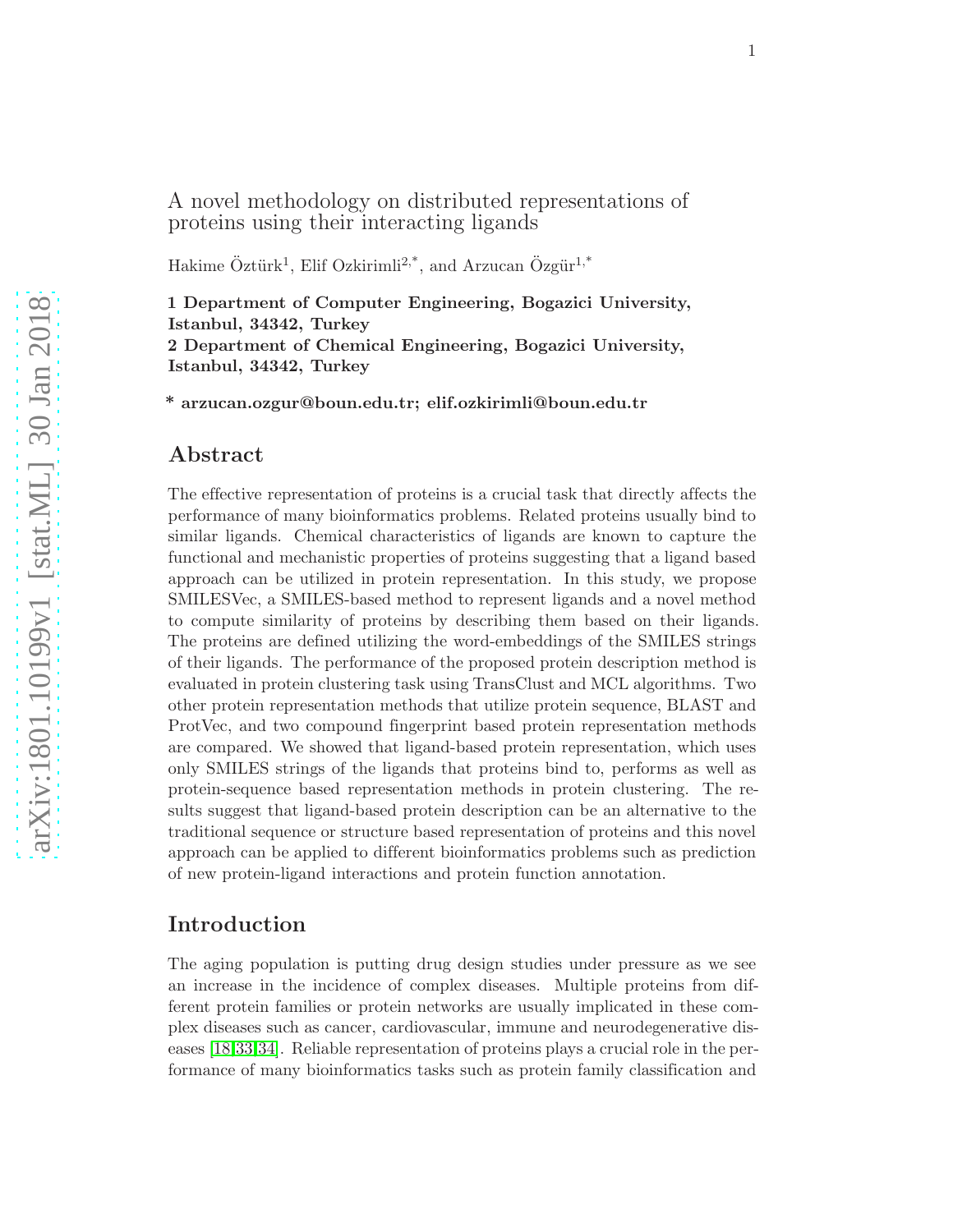clustering, prediction of protein functions and prediction of the interactions between protein-protein and protein-ligand pairs. Proteins are usually represented based on their sequences  $[5, 10, 19]$  $[5, 10, 19]$  $[5, 10, 19]$ . A recent study adapted Word2Vec  $[24]$ , which is a widely-used word-embeddings model in Natural Language Processing (NLP) tasks, into the genomic space to describe proteins as real-valued continuous vectors using their sequences, and utilized these vectors to classify proteins [\[2\]](#page-14-1). However, even though the structure of a protein is determined by its sequence, sequence alone is usually not adequate to completely understand its mechanism. Furthermore, the relationship between fold or architecture and function was shown to be weak, while a strong correlation was reported for architecture and bound ligand [\[23\]](#page-16-2). Semantic features such as functional categories and annotations, and Gene Ontology (GO) classes [\[7,](#page-15-2) [16,](#page-15-3) [25,](#page-16-3) [37\]](#page-17-2) have been suggested to support the functional understanding of proteins, nevertheless these features are usually described in the form of binary vectors preventing the direct use of the provided information. Therefore, a novel approach that defines proteins by integrating functional characterizations can provide important information toward understanding and predicting protein structure, function and mechanism. Ligand-centric approaches are based on the chemical similarity of compounds that interact with similar proteins [\[32\]](#page-16-4) and have been successfully adopted for tasks such as target fishing, off-target effect prediction and proteinclustering [\[9,](#page-15-4) [35\]](#page-17-3). The use of chemical similarity of the interacting ligands of proteins to group them resulted in both biologically and functionally related protein clusters [\[22,](#page-16-5) [28\]](#page-16-6). Motivated by these results, we propose to describe proteins using their interacting ligands.

In order to define the protein with a ligand centric approach, the description of the ligand is critical. Ligands can be represented in many different forms including knowledge-based fingerprints, graphs, or strings. Simplified Molecular Input Line Entry System (SMILES), which is a character-based representation of ligands, has been used for QSAR studies [\[6,](#page-14-2)[36\]](#page-17-4) and protein-ligand interaction prediction [\[21,](#page-16-7) [29\]](#page-16-8). Even though it is a string based representation form, use of SMILES performed as well as powerful graph-based representation methods in protein-ligand interaction prediction and has proven to be computationally less expensive [\[29\]](#page-16-8). A recent study that employed a Recurrent Neural Networks (RNN) based model to describe compound properties also used SMILES to predict chemical properties [\[17\]](#page-15-5). However, such deep-learning based approaches require more computational power. An advantage of SMILES is that it provides a promising environment for the adoption of NLP approaches because it is character based. Distributed word representation models have been widely used in recent studies of NLP tasks, especially with the introduction of Word2Vec [\[24\]](#page-16-1). The model requires a large amount of text data to learn the representations of words to describe them in low-dimensional space as real valued vectors. These vectors comprise the syntactic and semantic features of the words, e.g., the vectors of words with similar meanings are also similar.

In this study, we introduce SMILESVec, in which we adopted the wordembeddings approach to define ligands by utilizing their SMILES strings. Ligands are represented by learning features from a large SMILES corpus via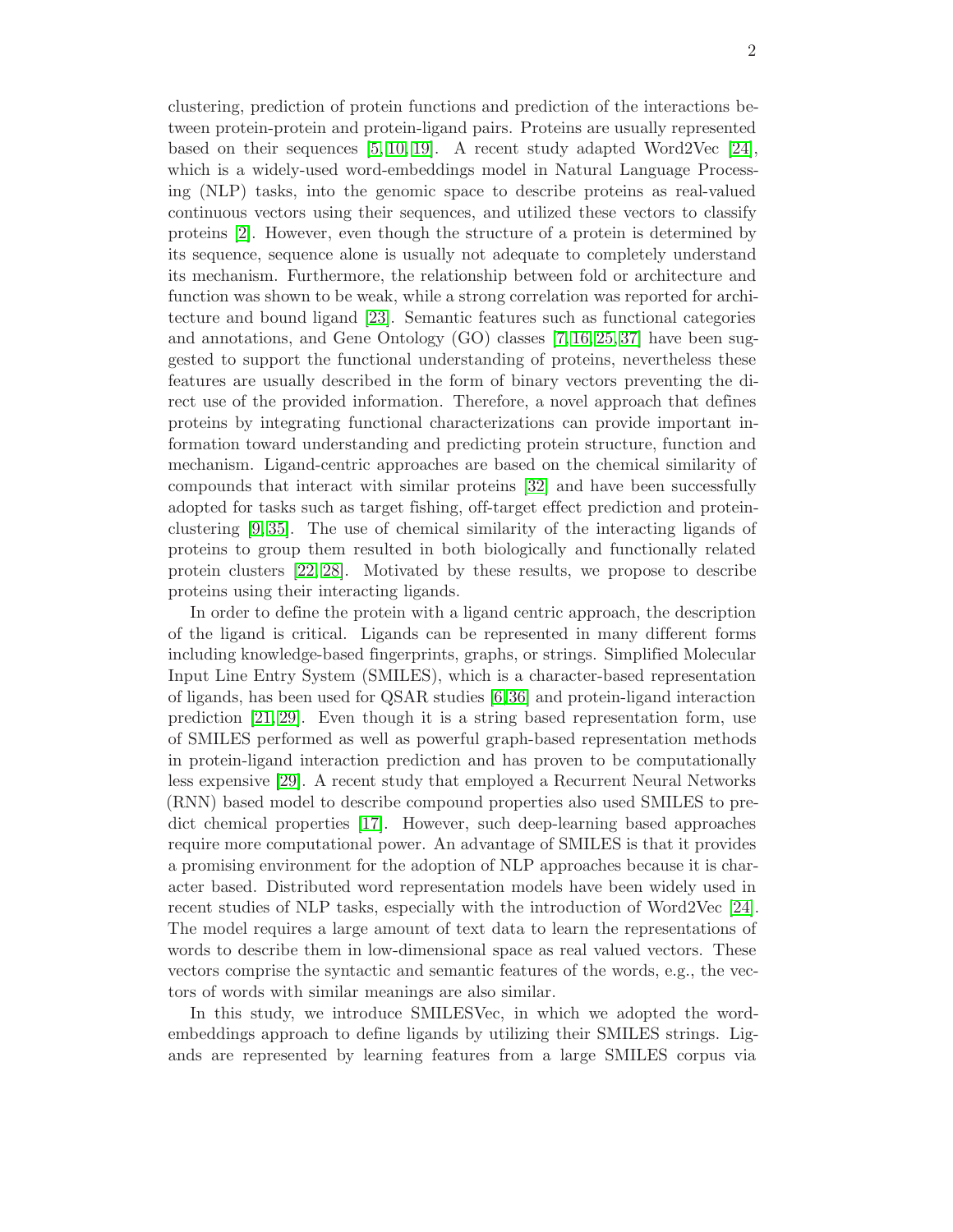Word2Vec [\[24\]](#page-16-1), instead of using manually constructed ligand features as it is done in fingerprint models. We then describe each protein using the average of its interacting ligand vectors that are built by SMILESVec. We followed a similar pipeline for evaluation that is presented in [\[4\]](#page-14-3) in which the authors compared the performances of different clustering algorithms on the task of detecting remote homologous protein families. We measured how well SMILESVec-based protein representation describes proteins within a protein clustering task by using two state-of-the-art clustering algorithms; Transitive Clustering (TransClust) [\[41\]](#page-17-5) and Markov Clustering Algorithm (MCL) [\[14\]](#page-15-6).

The performance of clustering using SMILESVec-based protein representation was compared with that using the traditional BLAST, MACCS-based [\[40\]](#page-17-6) and Extended Fingerprint-based protein representations as well as the recently proposed distributed protein vector representation, which is called ProtVec [\[2\]](#page-14-1). ASTRAL data set (A-50) of SCOPe database was used as benchmark [\[8,](#page-15-7) [15\]](#page-15-8).

The results showed that the representation of proteins with their ligands is a promising method with competitive F-scores in the protein clustering task, even though no sequence or structure information is used. SMILESVec can be an alternative approach to binary-vector based fingerprint models for ligandrepresentation. The ligand-based protein representation might be useful in different bioinformatics tasks such as identifying new protein-ligand interactions and protein function annotations.

## Materials and Methods

#### Data set

The ASTRAL data sets are the part of Structural Classification of Proteins (SCOP) collection and classified under folds, families and super-families [\[15\]](#page-15-8). A family denotes a group of proteins with typically distinct functionalities but also with high sequence similarities, whereas a super-family is a group of protein families with structural and functional similarities amongst families. The ASTRAL data sets are named based on the minimum sequence similarity of the proteins that they comprise. For instance, ASTRAL 50 (A-50) data set includes proteins with at most 50% sequence similarity (http://scop.berkeley.edu/astral/subsets/ver=1.75&seqOption=1). In this study, we used A-50 data set from SCOP 1.75 version to demonstrate the performance of the protein representation methods and considered clustering into families and super-families for evaluation. Families and super-families with single protein were removed while preparing the data [\[4\]](#page-14-3). We used the same protein pairs that [\[4\]](#page-14-3) used for A-50 to compute similarity scores

(http://www.lcqb.upmc.fr/julianab/software/cluster/).

### Collection of Protein-Ligand Interactions

First, the corresponding UniProt identifiers were extracted for each protein in A-50 dataset using Bioservices Python package [\[11\]](#page-15-9). Then, the interacting ligands with their corresponding canonical SMILES were retrieved from ChEMBL using ChEMBL web services [\[12\]](#page-15-10) (Data collected on Dec 30, 2017). The workflow of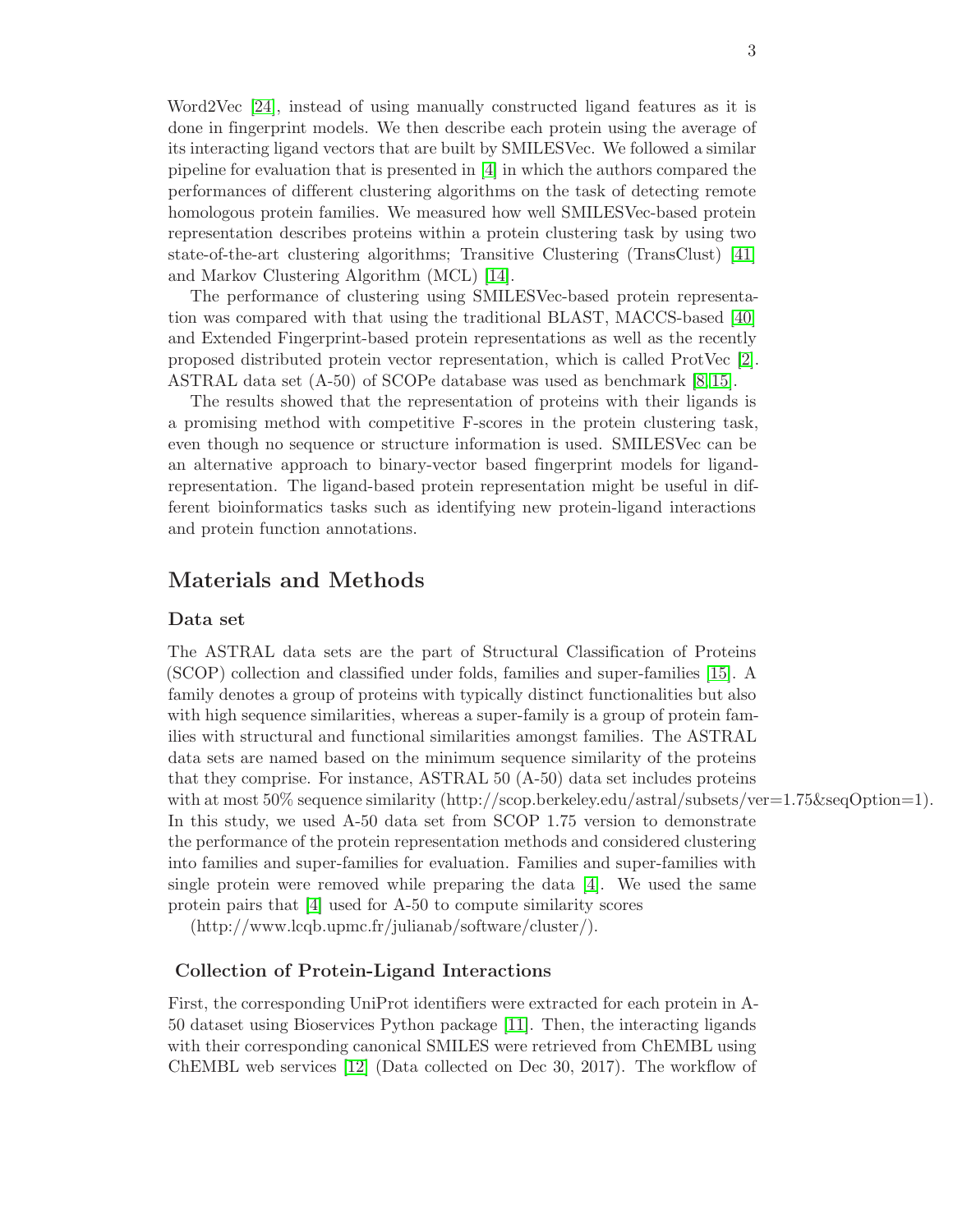<span id="page-3-0"></span>protein-ligand interaction extraction is illustrated in Figure [1.](#page-3-0) The collected interactions were used to build the proposed SMILESVec-based protein representations.



Figure 1. Extraction of protein-ligand interactions. As an example protein, Myosin Binding ProteinC is provided as input with its corresponding SCOPe ID: d2yxma

#### Distributed Representation of Proteins and Ligands

The Word2Vec model, which is based on feed-forward neural networks, has been previously adopted to represent proteins using their sequences [\[2\]](#page-14-1). The approach, that we will refer to as ProtVec throughout the article, improved the performance for the protein classification problem. In this study, we used the Word2Vec model with the Skip-gram approach to consider the order of the surrounding words. In the biological context, we can use the string representations of proteins/ligands (e.g., FASTA sequence for proteins and SMILES for ligands) in textual format and define words as sub-sequences of these representations.

Figure [2](#page-4-0) illustrates a sample protein sequence and its sequence list (biological words) as well as a sample ligand SMILES and its corresponding sub-sequences (chemical words). The biological words which are referred to as sequence-lists are created with a set of three characters of non-overlapping sub-sequences for each list that starts from the character indices 1,2, and 3, respectively, therefore leading to three sequence lists [\[2\]](#page-14-1). The chemical words were created as 8-character long overlapping substrings of SMILES with sliding window approach. As shown in Figure [2,](#page-4-0) the SMILES string "C(C1CCCCC1)N2CCCC2" is divided into the following chemical words: "C(C1CCCC", "(C1CCCCC", "C1CCCCC1", "1CC-CCC1), "CCCCC1)N", "CCCC1)N2", ..., ")N2CCCC2". We performed several experiments in which word size varied in the range of 4-12 characters and 8-charactered chemical words obtained the best results.

With the use of the Word2Vec model we were able to describe complex structures using their simplified representations. For each subsequence (word) that was extracted from protein sequence/ligand SMILES, Word2Vec produced a realvalued vector that is learned from a large training set. The vector learning is based on the context of each subsequence (e.g. its surrounding subsequences) and can detect some important subsequences that usually occur in the same contexts. Therefore, with the help of the neural-network based nature of Word2Vec,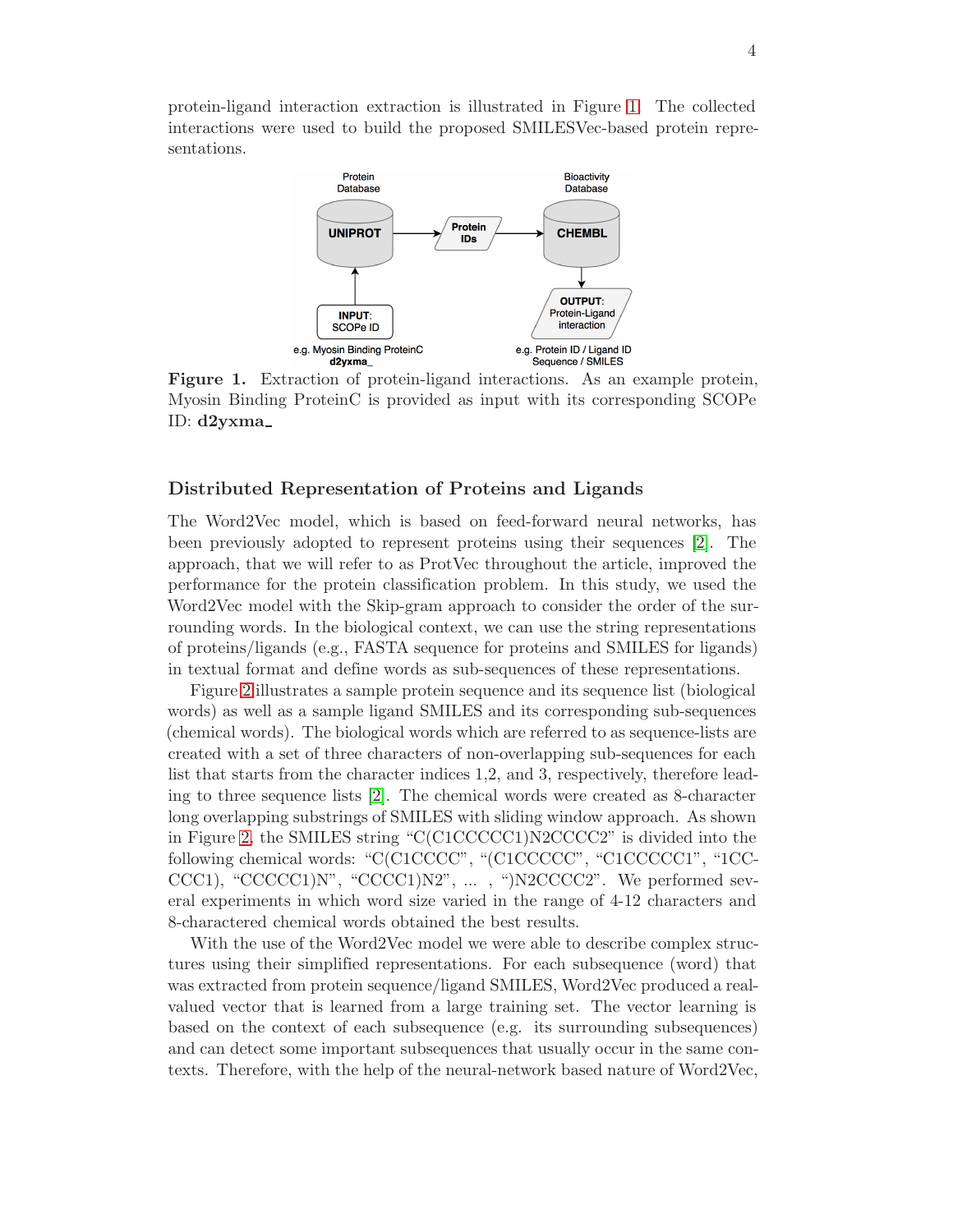<span id="page-4-0"></span>

Figure 2. Representation of biological and chemical words .

every subsequence of a protein sequence/ligand SMILES was described in a semantically meaningful way. The Word2Vec model defined a vector representation for each of the 3-residue subsequences of the proteins. Protein vectors were constructed as the average of the summation of these subsequence vectors as de-scribed in Equation [1](#page-4-1) where  $vector(subsequence_k)$  refers to the 100-dimensional real-valued vector for the  $k_{th}$  subsequence and m is equal to the total number of sub-sequences that can be extracted from a protein sequence. For proteins, 550K protein sequences from UniProt were used to train Word2Vec with skip-gram approach.

<span id="page-4-1"></span>
$$
ProtVec = vector(protein) = \frac{\sum_{k=1}^{m} vector(subsequence_k)}{m}
$$
 (1)

Similarly, the Word2Vec model produced a real-valued vector for each SMILES word and the corresponding ligand vector is constructed as the average of the summation of these SMILES word vectors as described in Equation [2.](#page-4-2)  $Vector(subsequence_k)$ represents the Word2Vec output for the 8-character long  $k_{th}$  subsequence of the SMILES string and  $n$  indicates the total number of these SMILES subsequences (words). We will refer to ligand vectors as SMILESVec throughout the article. For learning, 1.7M canonical SMILES from CHEMBL database  $(ftp.ebi.ac.uk/pub/databases/chembl/ChEMBLdb/releases/chembl_{23})$  were retrieved [\[39\]](#page-17-7). The skip-gram approach with vector size set to 100 was used.

<span id="page-4-2"></span>
$$
SMILESVec = vector(ligand) = \frac{\sum_{k=1}^{n} vector(subsequence_k)}{n}
$$
 (2)

We also used the Word2Vec model to learn embeddings for the characters in the SMILES alphabet. Therefore instead of word-level, we created char-level embeddings for the unique characters that appear in SMILES in  $ChEMBL_{23}$ data set (58 chars). Equation [3](#page-4-3) describes  $SMILESVec_{char}$  where n in this case represents the total number of the characters in a SMILES.

<span id="page-4-3"></span>
$$
SMILESVec_{char} = vector(ligand) = \frac{\sum_{k=1}^{n} vector(char_k)}{n}
$$
 (3)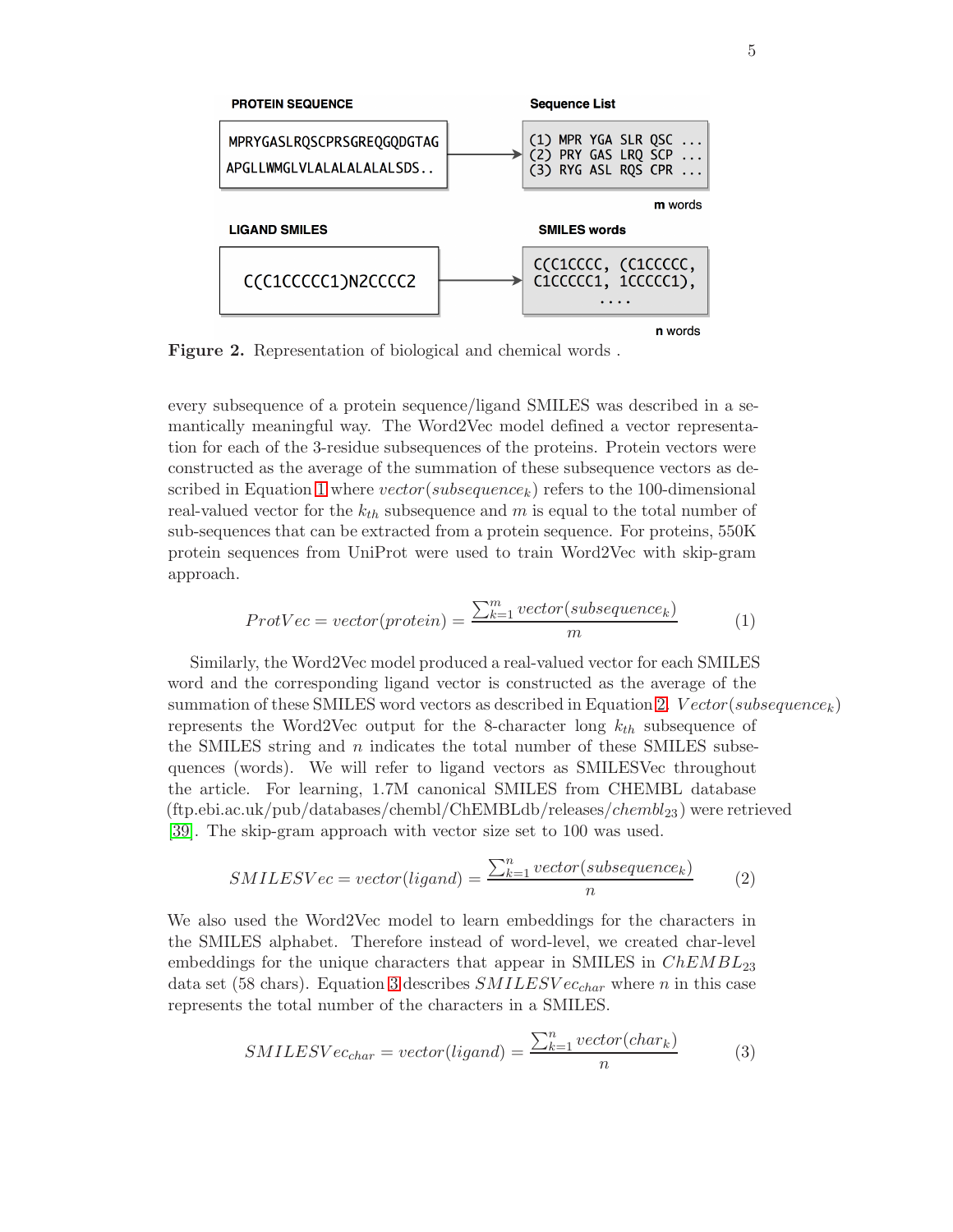We further investigated an important aspect when working with SMILES representation, since there are several valid SMILES for a single molecule. Canonicalization algorithms were coined for the purpose of generating a unique SMILES for a molecule, however couldn't prevent the diversity that came with different canonicalization algorithms. Thus, it is not that surprising that canonical SMILES definition can differ from database to database. ChEMBL uses Accelrys's Pipeline Pilot that uses an algorithm derived from Daylight's [\[30\]](#page-16-9), whereas Pubchem uses OpenEye software [\[26\]](#page-16-10) for canonical SMILES generation [\[3\]](#page-14-4). The most evident difference between the canonical SMILES of two databases is that ChEMBL includes isomeric information, whereas Pubchem does not. Therefore, even though we collected the SMILES of the interacting ligands from the ChEMBL database, we both experimented learning chemical words and characters from ChEMBL and Pubchem canonical SMILES corpora both separately and together (combined).

We can represent a protein/ligand vector as the output of the maximum or minimum functions, where  $m$  is the total number of the subsequences that are created from the protein/ligand sequence and  $d$  is the dimensionality of the vector (i.e. the number of features).  $MIN_i$  represents the minimum value of the  $i^{th}$  feature among m subsequences (Equation [4\)](#page-5-0). To obtain a protein vector of minimum,  $MIN_i$  is selected for each feature as defined in Equation [5.](#page-5-1) Similarly,  $MAX_i$  represents the maximum value of the  $i<sup>th</sup>$  feature among m subsequences (Equation [6\)](#page-5-2) and protein vector of maximum is created as in Equation [7](#page-5-3) for d number of features. The concatenation of these minimum and maximum protein vectors results in a vector with twice the dimensionality of the original vectors [\[13\]](#page-15-11). The min/max representation is described in Equation [8.](#page-5-4)

<span id="page-5-0"></span>
$$
MIN_i = min([subsequence_{0i}, subsequence_{mi}])
$$
\n(4)

<span id="page-5-2"></span><span id="page-5-1"></span>
$$
vector_{min}(protein) = [MIN_0 MIN_1...MIN_i...MIN_d] \tag{5}
$$

$$
MAX_i = max([subsequence_{0i}, subsequence_{mi}])
$$
\n(6)

<span id="page-5-3"></span>
$$
vector_{max}(protein) = [MAX_0MAX_1...MAX_i...MAX_d]
$$
 (7)

<span id="page-5-4"></span>
$$
vector_{minmax}(protein) = [vector_{min}(protein)][vector_{max}(protein)]
$$
 (8)

#### Protein Similarity Computation

We used BLAST and ProtVec-based methods as baseline to compare to the ligand-centric protein representation that we proposed.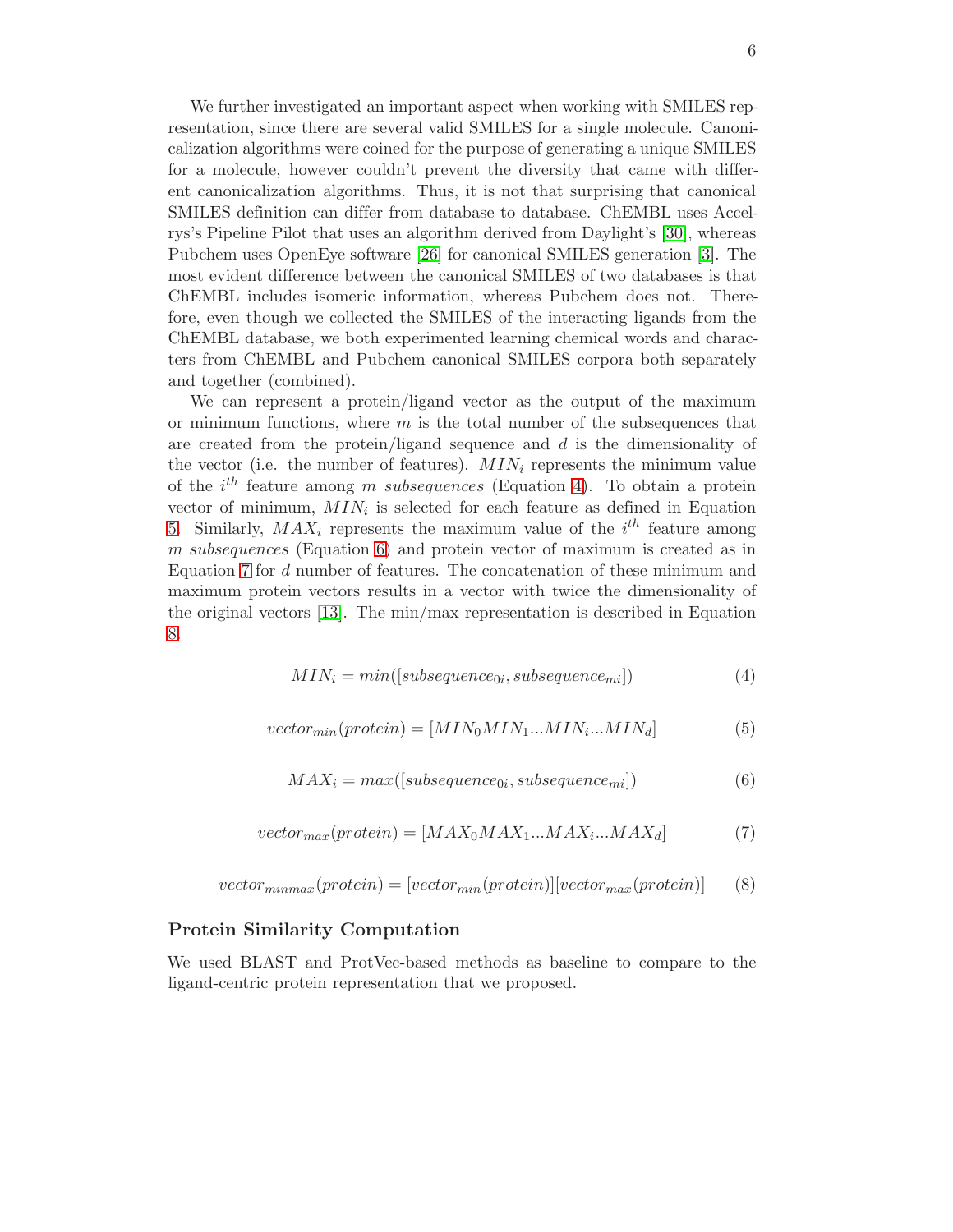#### BLAST

Basic Local Alignment Tool (BLAST) reports the similarity between protein sequences using local alignment [\[1\]](#page-14-5). For the ASTRAL data sets, we used both BLAST sequence identity values and BLAST e-values that were previously obtained [\[4\]](#page-14-3) with all-versus-all BLAST with e-value threshold of 100.

#### Word Frequency-based Protein Similarity

<span id="page-6-0"></span>Word frequency-based protein similarity method uses three-charactered protein words that are created as it was explained in Section . However, instead of learning process, we simply count the occurrence of protein words that appear in a protein sequence. In order to compute similarity between two proteins, we used the formula depicted in Equation [9](#page-6-0) [\[38\]](#page-17-8):

$$
WordFrequency_{sim}(L_1, L_2) = \frac{\sum_{i=1}^{m} 1 - \frac{|N_{P_1,i} - N_{P_2,i}|}{|N_{P_1,i} + N_{P_2,i}|}}{m}
$$
(9)

where  $m$  is the total number of unique words created from protein sequences  $P_1$  and  $P_2$ ,  $N_{P_1,i}$  is the frequency of words of type i in protein  $P_1$  and  $N_{P_2,i}$  is the frequency of words of type i in protein  $P_2$ .

#### ProtVec-based Protein Similarity

In ProtVec based clustering, protein vectors were constructed as defined in Section 2.3, either with the average or minmax method. Cosine similarity function was used to compute the similarity between two protein vectors  $P1$  and  $P2$  as in Equation [10](#page-6-1) where d denotes the size (dimensionality) of the vectors.

<span id="page-6-1"></span>
$$
CosSim(P1, P2) = \frac{\sum_{i=1}^{d} P1_i P2_i}{\|P1\| \|P2\|}
$$
\n(10)

#### SMILESVec-based Protein Similarity

First, the ligand vectors were constructed by SMILESVec approach described in Section 2.3. Then each protein was represented as the average of the vectors of the ligands they interact with. Equation [11](#page-6-2) describes the construction of a protein vector from its binding ligands where SMILESVec represents the ligand vector and p represents the total number of ligands that the protein interacts with.

<span id="page-6-2"></span>
$$
vector(protein) = \frac{\sum_{k=1}^{p} vector(SMILESVec_k)}{p}
$$
\n(11)

Similarly, protein similarity is computed using the cosine similarity function.

#### Fingerprint-based Protein Similarity

We used two popular fingerprint-based compound representation methods as an alternative to SMILESVec, namely MACCS and Extended Fingerprint. Chemical Development Kit descriptors were used to build MACCS and Extended fingerprints of the ligands [\[40\]](#page-17-6). Fingerprints are binary (absence/presence) vector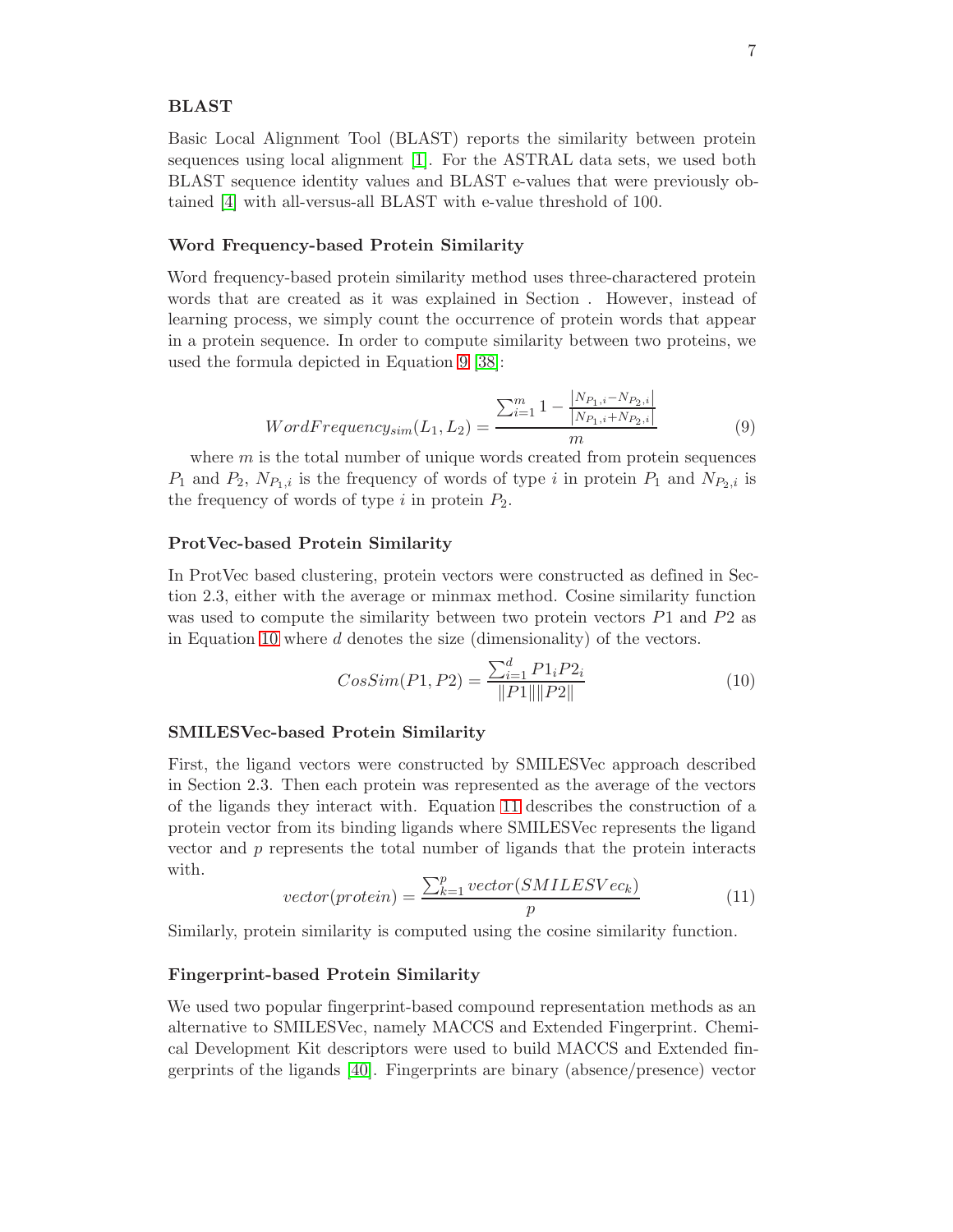representations of ligands where each bit refers to chemical features such as specific substructures and rings in which MACCS and Extended Fingerprint encode 166 and 1024 bits, respectively. The proteins were represented as described in Equation [12](#page-7-0) in which fingerprints were used to represent each interacting ligand.

$$
vector(protein) = \frac{\sum_{k=1}^{p} vector(FingerprintMethod_k)}{p}
$$
 (12)

<span id="page-7-0"></span>Fingerprints were used in order to compare a knowledge-based ligand description with a data-driven approach *(SMILESVec)*.

### SMILES word frequency-based Protein Similarity

For each interacting ligand of a protein, 8-character-long SMILES words were created as explained in Section . Then similarity between two proteins were computed as in Equation [9](#page-6-0) using the collection of chemical words of their respective interacting ligands.

## Clustering Algorithms

We evaluated the effectiveness of the different protein representation approaches for the task of protein clustering. Transitivity Clustering (TransClust), which has been shown to produce the best F-measure score amongst several other algorithms in protein clustering [\[4\]](#page-14-3) and the commonly used Markov Clustering Algorithm (MCL) were used as the protein clustering algorithms.

### Transitivity Clustering (TransClust)

TransClust is a clustering method that is based on the weighted transitive graph projection problem [\[41\]](#page-17-5). The main idea behind TransClust is to construct transitive graphs by adding or removing edges from an intransitive graph using a weighted cost function. Weighted cost function is calculated as the distance between a user-defined threshold and a pairwise similarity function. TransClust connects two proteins on the network if their similarity is greater than the userdefined threshold. The graph is expanded by adding or removing edges until it becomes a disjoint union of cliques [\[4\]](#page-14-3).

### Markov Clustering Algorithm (MCL)

MCL is a network clustering algorithm that considers the weights of the edges (flows) in the network [\[14\]](#page-15-6) and utilized to build a flow matrix of the network. The algorithm is implemented for a given number of iterations. The iteration number is called granularity inflation defining the homogeneity and the heterogeneity of the clusters. We used the default value (2.0) of the inflation parameter in MCL.

### Evaluation

In order to evaluate the performance of the proposed methods, we utilized the F-measure, precision and recall metrics. These metrics are widely used in the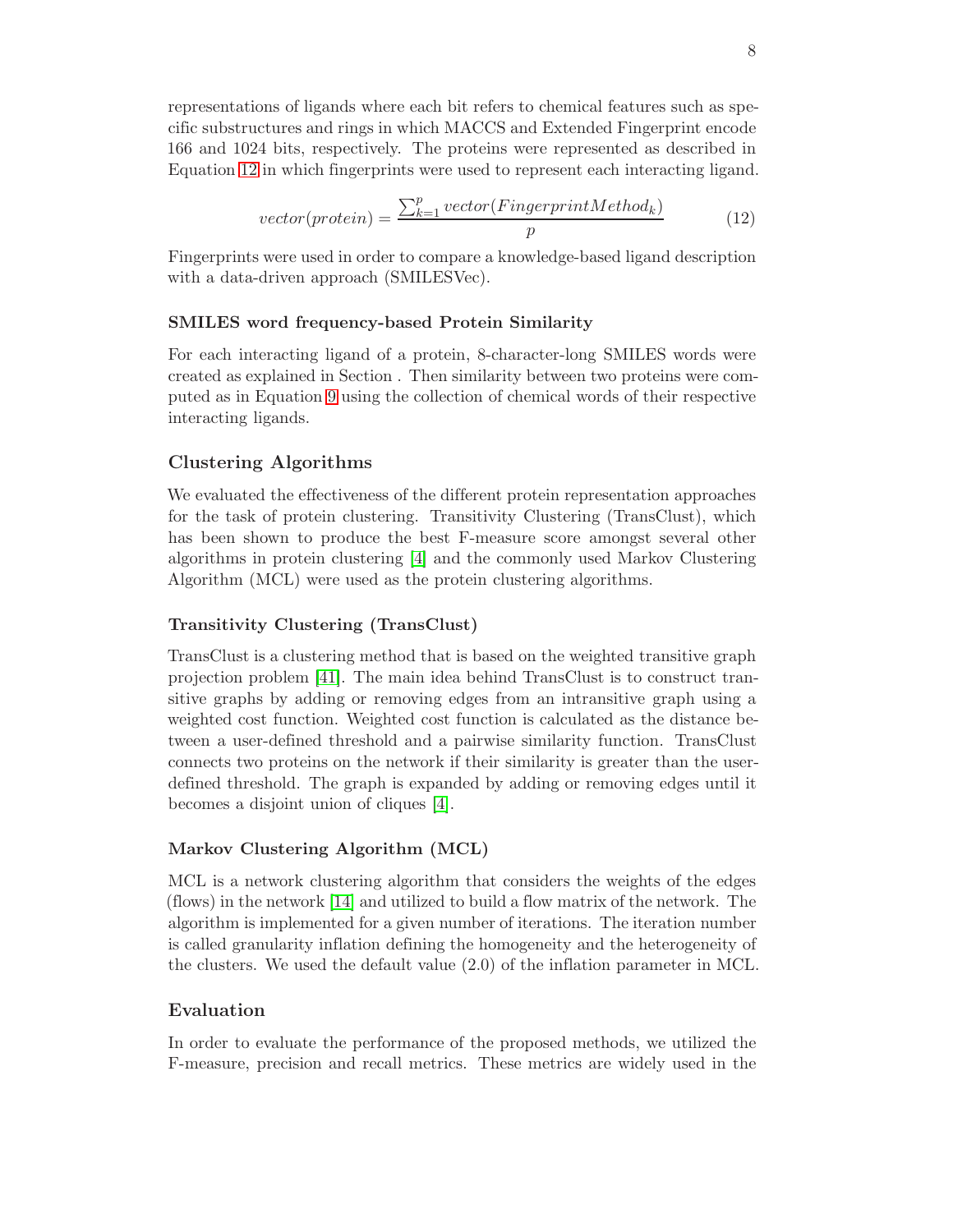evaluation of classification methods. To adapt these metrics into the assessment of clustering task, we followed the formulation explained by Bernardes and coworkers [\[4\]](#page-14-3).

For a data set of n proteins, let us assume  $n_f$  represents the number of proteins that belong to the  $f^{th}$  family or class,  $n_g$  is the number of proteins that are placed in the  $g^{th}$  cluster and  $n_{fg}$  represents the number of proteins that belong to the  $f^{th}$  family and are placed in the  $g^{th}$  cluster. Precision of cluster g with respect to the  $f^{th}$  family is computed as  $precision_{fg} = n_{fg}/n_{g}$ , whereas recall is defined as  $recall_{fg} = n_{fg}/n_{f}$ . Finally we can define F-measure as in Equation [13:](#page-8-0)

<span id="page-8-0"></span>
$$
F-measure = \frac{1}{n} \sum_{f} n_f max_g \frac{2precision_{fg} recall_{fg}}{precision_{fg} + recall_{fg}}
$$
(13)

 $max<sub>q</sub>$  indicates that for each family f, we compute precision and recall values for each corresponding g cluster, and choose the maximum score.

## Results

We evaluated the performance of five different protein similarity computation approaches in clustering of the A-50 dataset. The similarity approaches were BLAST, ProtVec, SMILESVec, MACCS, and Extended Fingerprint, the first two of which are protein sequence based similarity methods, whereas the latter three utilize the ligands to which proteins bind. We took word-frequency based protein similarity methods that use protein sequences and compound SMILES strings, respectively, as the baseline. Average (avg) and minimum/maximum (min/max) of the vectors were taken to build combined vectors for ProtVec and SMILESVec from their subsequence vectors.

We performed our experiments on the A-50 dataset using two different clustering algorithms, TransClust and MCL. The ligand-based (SMILESVec, MACCS and Extended Fingerprint) protein representation approaches require a protein to bind to at least one ligand in order to define a ligand-based vector for that protein. Therefore, we removed the proteins with no ligand binding information from both data sets. Table [1](#page-8-1) provides a summary of A-50 data set before and after filtering.

|                  | Data set   Num. Sequences   Super-families   Families |      |      |  |  |  |  |  |
|------------------|-------------------------------------------------------|------|------|--|--|--|--|--|
| Before filtering |                                                       |      |      |  |  |  |  |  |
| A50              | 10816                                                 | 1080 | 2109 |  |  |  |  |  |
| After filtering  |                                                       |      |      |  |  |  |  |  |
| A50              | 1639                                                  | 425  | 652  |  |  |  |  |  |

<span id="page-8-1"></span>Table 1. Distribution of families and super-families in A-50 data set before and after filtering

Table [2](#page-9-0) summarizes the top-10 most frequent families and super-families before and after filtering. We can observe that less than half of the frequent families and super-families remained in top-ten list such as Immunoglobulin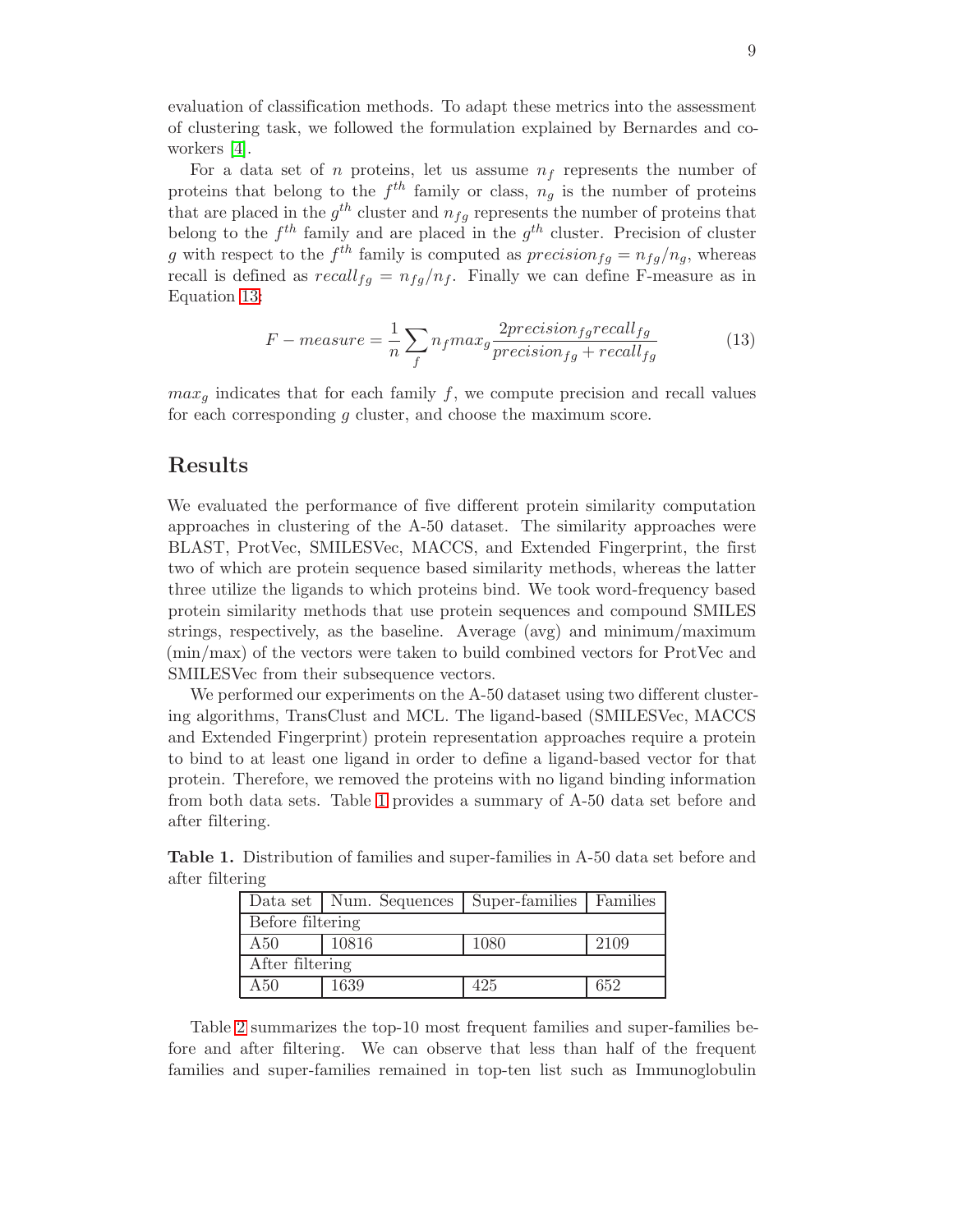(b.1.1) and Fibronectin type III (b.1.2) super-families and their descendants, Immunoglobulin I set (b.1.1.4) and Fibronectin type III (b.1.2.1) families, respectively. Super-families and families that weren't initially in the top-10 list such as Protein-kinase like (d.144.1) super-family and nuclear-receptor binding domain (a.123.1) and their respective descendant families also made it among the frequent set of proteins when ligand interactions were taken into account.

In the filtered data set in which all proteins have an interacting ligand, there were 1057 proteins with fewer than 200 ligands (64% of the whole proteins) 101 of which were proteins with single ligands  $(0.6\%$  of the whole proteins). There were 67 proteins with more than 10000 interacting ligands  $(0.4\%)$ , thus increasing the average of the interacting ligands to 1791. The protein with the highest number of interacting ligands was d2dpia2 (DNA polymerase iota), a protein involved in DNA repair [\[20\]](#page-16-11) and implicated in esophageal squamous cell cancer [\[43\]](#page-17-9) and breast cancer [\[42\]](#page-17-10), with 115018 ligands.

<span id="page-9-0"></span>Table 2. Summary of the top-10 frequent families and super-families in A-50 data set of SCOPe given with the family name and the number of proteins that belong to them.

|                | Before filtering                                                    |            |                                                 |            | After filtering                                                     |            |                                                          |            |  |
|----------------|---------------------------------------------------------------------|------------|-------------------------------------------------|------------|---------------------------------------------------------------------|------------|----------------------------------------------------------|------------|--|
|                | Super-family                                                        | $#$ prots. | Family                                          | $#$ prots. | Super-family                                                        | $#$ prots. | Family                                                   | $#$ prots. |  |
|                | P-loop containing nucleoside<br>triphosphate hydrolases<br>(c.37.1) | 312        | Fibronectin type III<br>(b.1.2.1)               | 100        | Protein kinase-like<br>(d.144.1)                                    | 47         | Protein kinases, catalytic subunit<br>(d.144.1.7)        | 39         |  |
| $\mathbf{2}$   | $NAD(P)$ -binding<br>Rossmann-fold domain<br>(c.2.1)                | 269        | Tyrosine-dependent oxidoreductases<br>(c.2.1.2) | 86         | P-loop containing nucleoside<br>triphosphate hydrolases<br>(c.37.1) | 43         | Fibronectin type III<br>(b.1.2.1)                        | 28         |  |
| 3              | Immunoglobulin<br>(b.1.1)                                           | 174        | Canonical RNA-binding domain<br>(d.58.7.1)      | 82         | Immunoglobulin<br>(b.1.1)                                           | 41         | Eukaryotic proteases<br>(b.47.1.2)                       | 25         |  |
| $\overline{4}$ | "Winged helix" DNA-binding domain<br>(a.4.5)                        | 157        | Immunoglobulin I set<br>(b.1.1.4)               | 67         | $NAD(P)$ -binding<br>Rossmann-fold domain<br>(c.2.1)                | 32         | EGF-type module<br>(g.3.11.1)                            | 24         |  |
| 5              | Thioredoxin-like<br>(c.47.1)                                        | 149        | G proteins<br>(c.37.1.8)                        | 64         | Trypsin-like serine proteases<br>(b.47.1)                           | 31         | Immunoglobulin I set<br>(b.1.1.4)                        | 23         |  |
| 6              | Trans)glycosidases<br>(c.1.8)                                       | 126        | Immunoglobulin V set<br>(b.1.1.1)               | 63         | Fibronectin type III<br>(b.1.2)                                     | 28         | SH <sub>2</sub> domain<br>(d.93.1.1)                     | 22         |  |
|                | Nucleic acid-binding proteins<br>(b.40.4)                           | 110        | Classic zinc finger, C2H2<br>(g.37.1.1)         | 60         | EGF/Laminin<br>(g.3.11)                                             | 27         | Nuclear receptor<br>ligand-binding domain<br>(a.123.1.1) | 18         |  |
| 8              | Homeodomain-like<br>(a.4.1)                                         | 102        | Phosphate binding protein-like<br>(c.94.1.1)    | 56         | SH <sub>2</sub> domain<br>(d.93.1)                                  | 22         | Cyclin<br>(a.74.1.1)                                     | 15         |  |
| 9              | Fibronectin type III<br>(b.1.2)                                     | 100        | PDZ domain<br>(b.36.1.1)                        | 54         | Cysteine proteinases<br>(d.3.1)                                     | 20         | Pleckstrin-homology domain<br>(b.55.1.1)                 | 15         |  |
| 10             | S-adenosyl-L-methionine-dependent<br>methyltransferases<br>(c.66.1) | 99         | N-acetyl transferase, NAT<br>(d.108.1.1)        | 53         | Nuclear receptor<br>ligand-binding domain<br>(a.123.1)              | 19         | Tyrosine-dependent oxidoreductases<br>(c.2.1.2)          | 15         |  |

Finally, we assessed the performance of the clustering algorithms with Fmeasure values for two different clustering scenarios, family and super-family clustering. TransClust requires a user-defined threshold to identify clusters, therefore in order to choose the best threshold value, we computed the F-measure values for similarity threshold range of  $[0, 1]$  with 0.001 step-size for similarity computation methods that outputs in the range of  $0-1$ . For BLAST, range of  $[0,$ 100] with step-size value of 0.05 was tested for similarity threshold. We chose the similarity thresholds that gave the best F-measure for super-family and family to decide the final clusters.

Table [3](#page-10-0) reports the F-measure values for family and super-family clustering and the number of clusters that are detected with TransClust and MCL algorithms, respectively.

Between TransClust and MCL, TransClust produced better F-measure values in all representation methods on A-50 data set. The results obtained by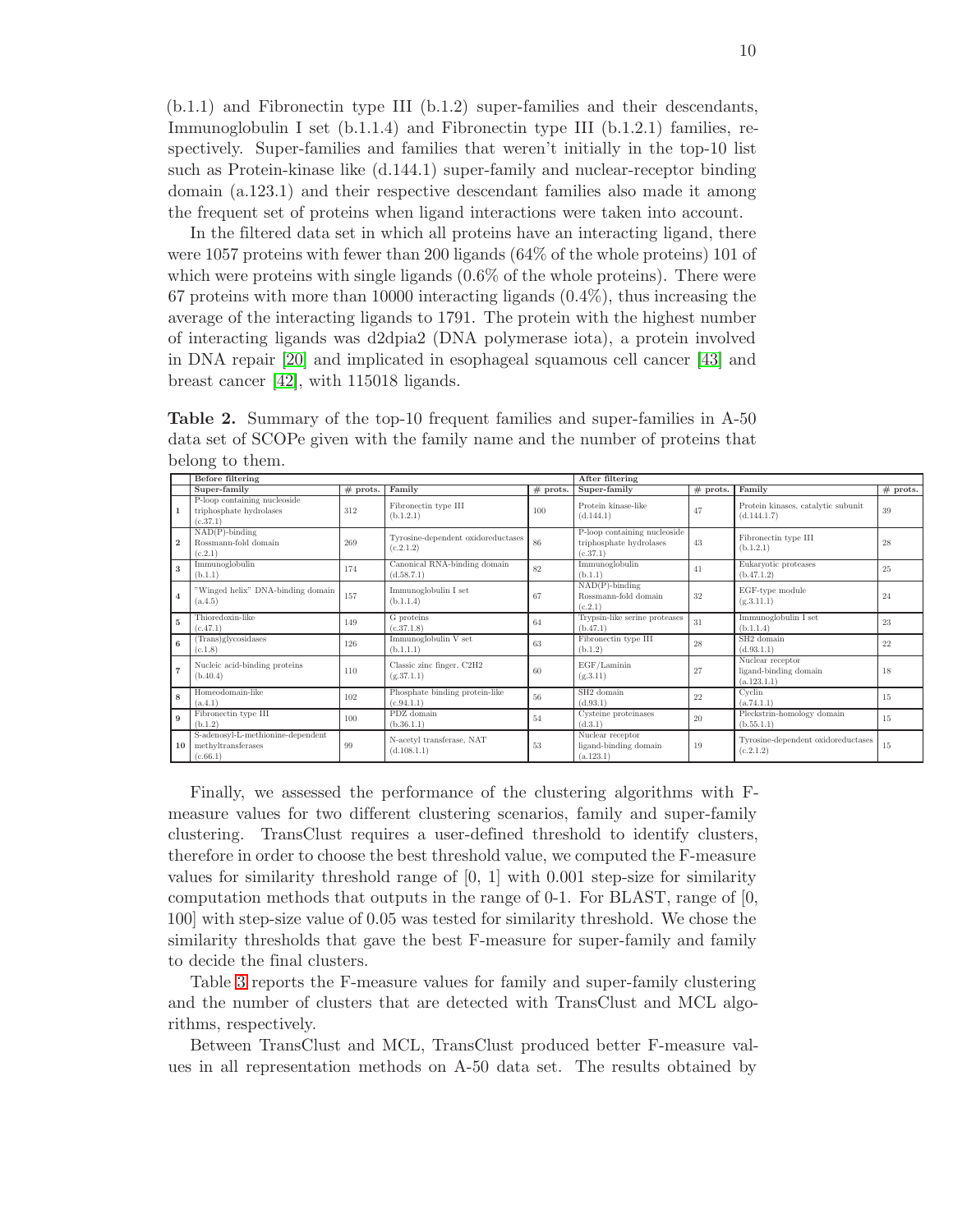both clustering algorithms were better in family clustering than in super-family clustering, which was an expected outcome since detection of distantly related proteins is a much harder task.

Both clustering algorithms relied on similarity scores in order to group proteins. Among the protein sequence-based similarity methods, the poorest clustering performance in super-family/family (0.350/0.500) belonged to BLAST with e-value, the baseline. Protein word frequency (0.686/0.744) obtained the best performance on the A-50 dataset in super-family and family clustering, respectively. The performances of the ProtVec Avg (0.681/0.739) and the ligand-based protein representation methods followed the best result closely. Though, bringing in a semantic aspect with learning through Word2Vec model, ProtVec-based similarity (avg and minmax), was outperformed by the straightforward wordfrequency based approach.

The results also showed than average-based combination method (ProtVec avg) was better than min/max-based combination method (ProtVec minmax) to build a single protein vector from subsequence vectors in the protein clustering task. Since min/max-based combination method did not perform well in sequence-based protein similarity, we did not test the technique for SMILESbased protein similarity approaches.

|                             |              | Transclust   |           |             | MCL       |              |           |              |           |
|-----------------------------|--------------|--------------|-----------|-------------|-----------|--------------|-----------|--------------|-----------|
|                             |              | Super-family |           | Family      |           | Super-family |           | Family       |           |
|                             |              | No.Clusters  | F-measure | No.Clusters | F-measure | No. Clusters | F-measure | No. Clusters | F-measure |
| Protein sequence based      |              |              |           |             |           |              |           |              |           |
| Blast (e-val)               | $A-50$       | 1596         | 0.350     | 1636        | 0.500     | 728          | 0.290     | 728          | 0.379     |
| Blast (identity)            | $A-50$       | 606          | 0.595     | 660         | 0.631     | 783          | 0.540     | 783          | 0.592     |
| Protein Word frequency      | $A-50$       | 708          | 0.686     | 688         | 0.744     | 411          | 0.590     | 411          | 0.606     |
| ProtVec Avg (word)          | $A-50$       | 655          | 0.681     | 704         | 0.739     | 1001         | 0.596     | 1001         | 0.665     |
| ProtVec Avg (char)          | $A-50$       | 707          | 0.674     | 707         | 0.729     | 1017         | 0.590     | 1017         | 0.662     |
| ProtVec MinMax (word)       | $A-50$       | 586          | 0.667     | 704         | 0.718     | 1014         | 0.590     | 1014         | 0.662     |
|                             | Ligand based |              |           |             |           |              |           |              |           |
| SMILES word frequency       | $A-50$       | 801          | 0.624     | 957         | 0.704     | 312          | 0.470     | 312          | 0.475     |
| SMILESVec (word, chembl)    | $A-50$       | 621          | 0.677     | 730         | 0.735     | 867          | 0.608     | 867          | 0.667     |
| SMILESVec (word, pubchem)   | $A-50$       | 573          | 0.668     | 692         | 0.730     | 857          | 0.604     | 857          | 0.664     |
| SMILESVec (word, combined)  | $A-50$       | 617          | 0.675     | 764         | 0.735     | 894          | 0.607     | 894          | 0.668     |
| SMILESVec(char, chembl)     | $A-50$       | 636          | 0.678     | 710         | 0.729     | 999          | 0.596     | 999          | 0.668     |
| SMILESVec(char, pubchem)    | $A-50$       | 714          | 0.671     | 715         | 0.729     | 977          | 0.595     | 977          | 0.667     |
| SMILESVec(char, combined)   | $A-50$       | 712          | 0.675     | 712         | 0.739     | 1006         | 0.595     | 1006         | 0.669     |
| <b>MACCS</b>                | $A-50$       | 589          | 0.679     | 683         | 0.736     | 874          | 0.606     | 874          | 0.667     |
| <b>Extended Fingerprint</b> | $A-50$       | 607          | 0.680     | 756         | 0.732     | 744          | 0.609     | 744          | 0.655     |

<span id="page-10-0"></span>Table 3. Performances of TransClust and MCL algorithms in super-family and family clustering for all protein similarity computation methods with F-measure values.

Among the ligand based representation methods, we examined the performance of the word-based embeddings and character-based embeddings as well as the effect of the source of the training data set on embeddings. We collected canonical SMILES from both ChEMBL ( 1.7M) and Pubchem ( 2.3M) databases. The SMILES strings of the interacting ligands were only collected from ChEMBL as explained in Section . The main difference between these two databases is that ChEMBL allows the isometric information of the molecule to be encoded within SMILES. The results clearly indicated that the choice of the training set for embedding learning is important where SMILES was con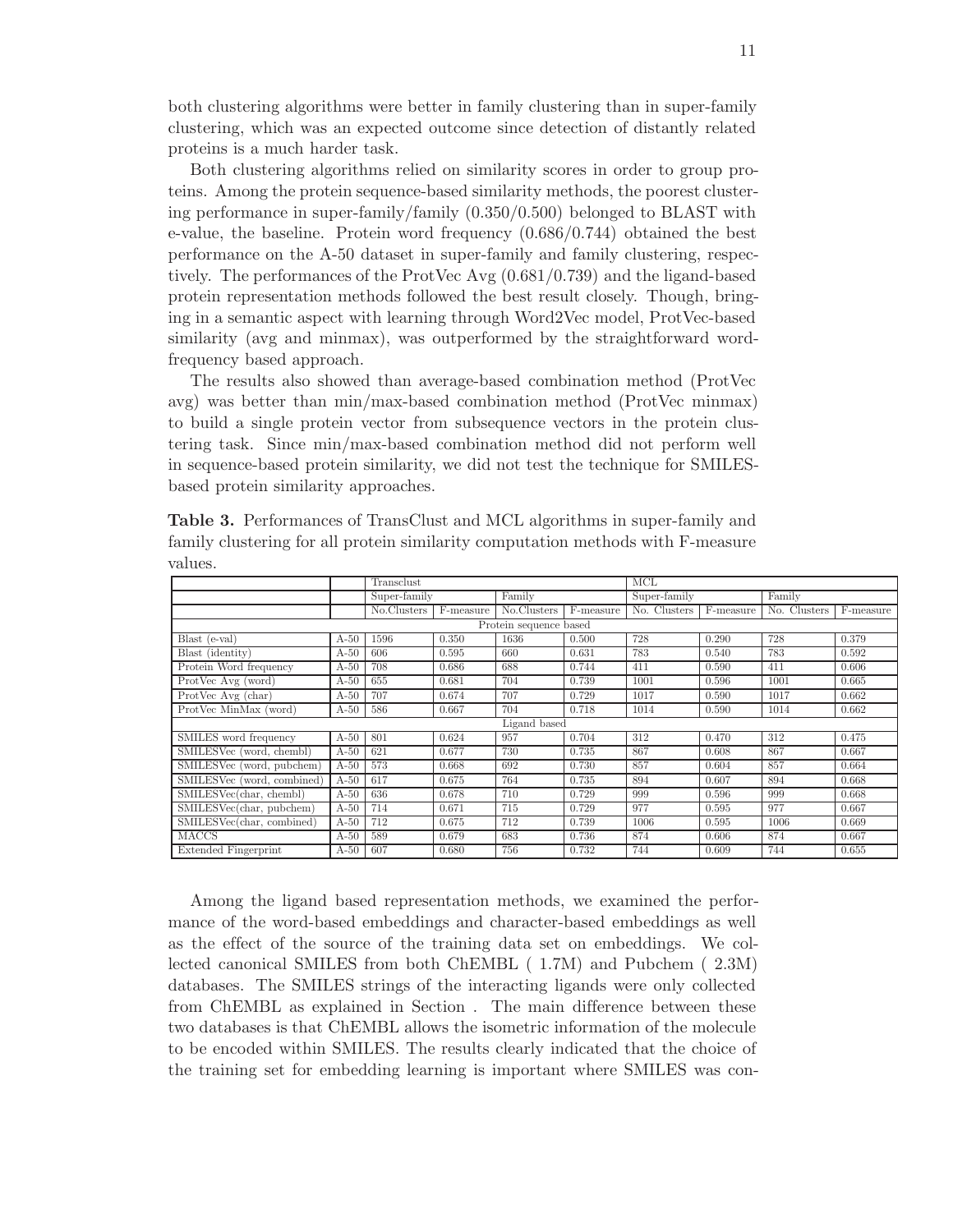cerned. In our case, since SMILES of the interacting ligands of A-50 data set was collected from ChEMBL database, the performance of the SMILESVec in which embeddings were learned from training with ChEMBL SMILES rather than Pubchem SMILES was notably better.

We also investigated whether using the combination of the SMILES corpus of ChEMBL and Pubchem can improve the performance of SMILESVec embeddings. We indeed reported an improvement on character-based embedding in family clustering (0.739) whereas word-based embedding produced F-measure values higher than the Pubchem-based learning and lower than the ChEMBLbased learning. We can suggest that the increase in the performance of the character-based learning with the combination of two different SMILES corpora might be positively correlated with the increase in SMILES samples, while the number of unique letters that appear in the SMILES did not significantly change between databases (e.g. absence/presence of the few characters that represent isometry information). However, with the word-based learning, we observed that there was significant increase in the variety of the chemical words, thus the combined SMILES corpus model did not work as well as it did in character-based learning. This result suggests that the size of the learning corpus may affect the representation of the embeddings, thus we might suggest a larger SMILES corpus could lead to better character-based embeddings for SMILESVec.

Considering only ChEMBL trained SMILESVec, we observe that even though producing comparable scores, word-based approach was better than characterbased SMILESVec in terms of F-measure in family clustering. In super-family clustering however, character-based approach performs as well as word-based SMILESVec. Similarly, ProtVec is also better represented in word-level rather than character-level.

The ligand-based protein representation methods, SMILESVec and MACCSbased approach performed almost as well as ProtVec in family and super-family clustering with TransClust algorithm, even though no protein sequence information was used. With MCL, a lower clustering performance was obtained compared to TransClust, and both SMILESVec and MACCS-based method produced slightly better F-measure than ProtVec Avg in both super-family and family clustering. We can suggest that, since ligand-based protein representation methods capture indirect function information through ligand binding, they were recognizably better at detecting super-families than families compared to sequence-based ProtVec on a relatively distant data set. Furthermore, SMILESVec, a text-based unsupervised learning model, produced comparable Fmeasure scores to MACCS and Extended fingerprints, which are binary vectors based on human-engineered feature descriptions.

Table [4](#page-12-0) reports the Pearson correlations [\[31\]](#page-16-12) among the protein similarity computation methods. Comparison with BLAST e-value resulted in negative correlation, as expected, since e-values closer to zero indicate high match (similarity). Ligand based protein representation methods had higher correlation values with BLAST e-value than protein-sequence based methods. We also observed strong correlation among the ligand-based protein representation methods, suggesting that, regardless of the ligand representation approach, the use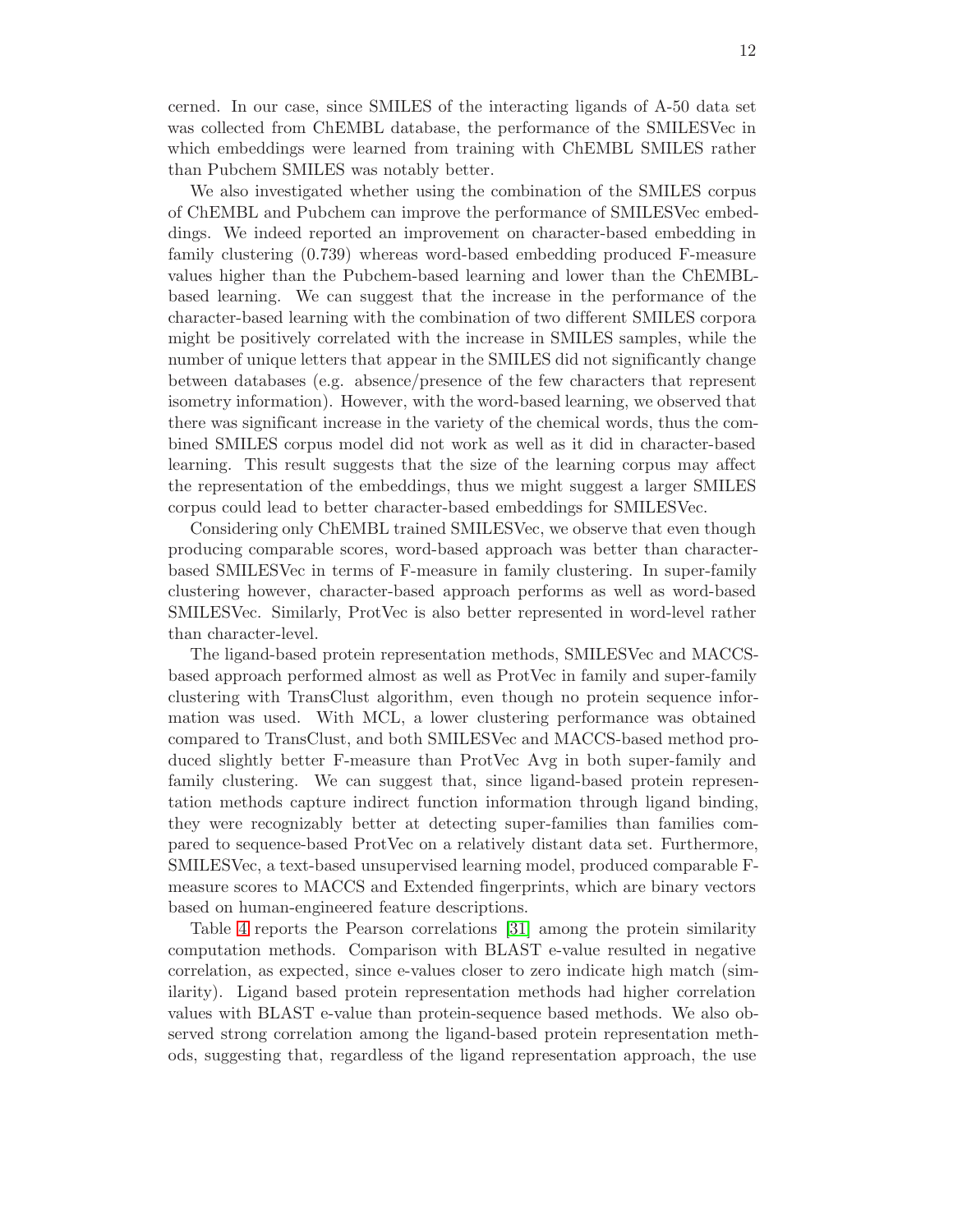Table 4. Pearson correlation between protein similarity methods Method Nethod Pearson correlation BLAST (e-value) BLAST (identity) -0.109 BLAST (e-value) Protein word frequency |  $-0.250$ BLAST (e-value) ProtVec (avg) | -0.291 BLAST (e-value) SMILESVec (word, chembl) -0.335 BLAST (e-value) SMILESVec (char, chembl) -0.207 BLAST (e-value) MACCS 1-0.336 SMILESVec (word, chembl) MACCS 0.895 SMILESVec (char, pubchem) MACCS 0.590 SMILESVec (word, chembl) SMILESVec (char, pubchem) 0.682 SMILESVec (word, chembl) Extended Fp. (0.938) Extended Fp. MACCS 10.937

<span id="page-12-0"></span>of interacting ligands to represent proteins provides similar information.

We further investigated a case in which similar super-family clusters were produced with SMILESVec-based protein similarity and ProtVec protein similarity using TransClust algorithm. We observed that Fibronectin Type III proteins (7 proteins) were clustered together when SMILESVec was used, whereas using ProtVec placed them into four different clusters; one cluster contained four of those proteins, another cluster contained a single protein and the other two proteins were part of other clusters. The protein that was clustered by itself (SCOPe ID:d1n26a3, Human Interleukin-6 Receptor alpha chain) had two interacting ligands (CHEMBL81;Raloxifene and CHEMBL46740;Bazedoxifene) that were also shared by a protein (SCOPe ID:d1bqua2,Cytokine-binding region of GP130) clustered separately with ProtVec. Thus, we can suggest that using information on common interacting ligands, SMILESVec achieved to combine these seven proteins into a single cluster, while ProtVec failed to do so with a sequence-based approach.

## **Discussion**

In this study, we first propose a ligand-representation method, SMILESVec, which uses a word embeddings model. Then, we represent proteins using their interacting ligands. In this approach, the interacting ligands of each protein in the data set are collected. Then, the SMILES string of each ligand is divided into fixed-length overlapping substrings. These created substrings are then used to build real-valued vectors with the Word2vec model and then the vectors are combined into a single vector to represent the whole SMILES string. Finally, protein vectors are constructed by taking the average of the vectors of their ligands. The effectiveness of the proposed method in describing the proteins was measured by performing clustering on ASTRAL 50 (A-50) dataset from the SCOPe database using two different clustering algorithms, TransClust and MCL. Both of these clustering algorithms use protein similarity scores to identify cliques. SMILESVec based protein representation was compared with other protein representation methods, namely BLAST and ProtVec, both of which depend on protein sequence to measure protein similarity, and the MACCS and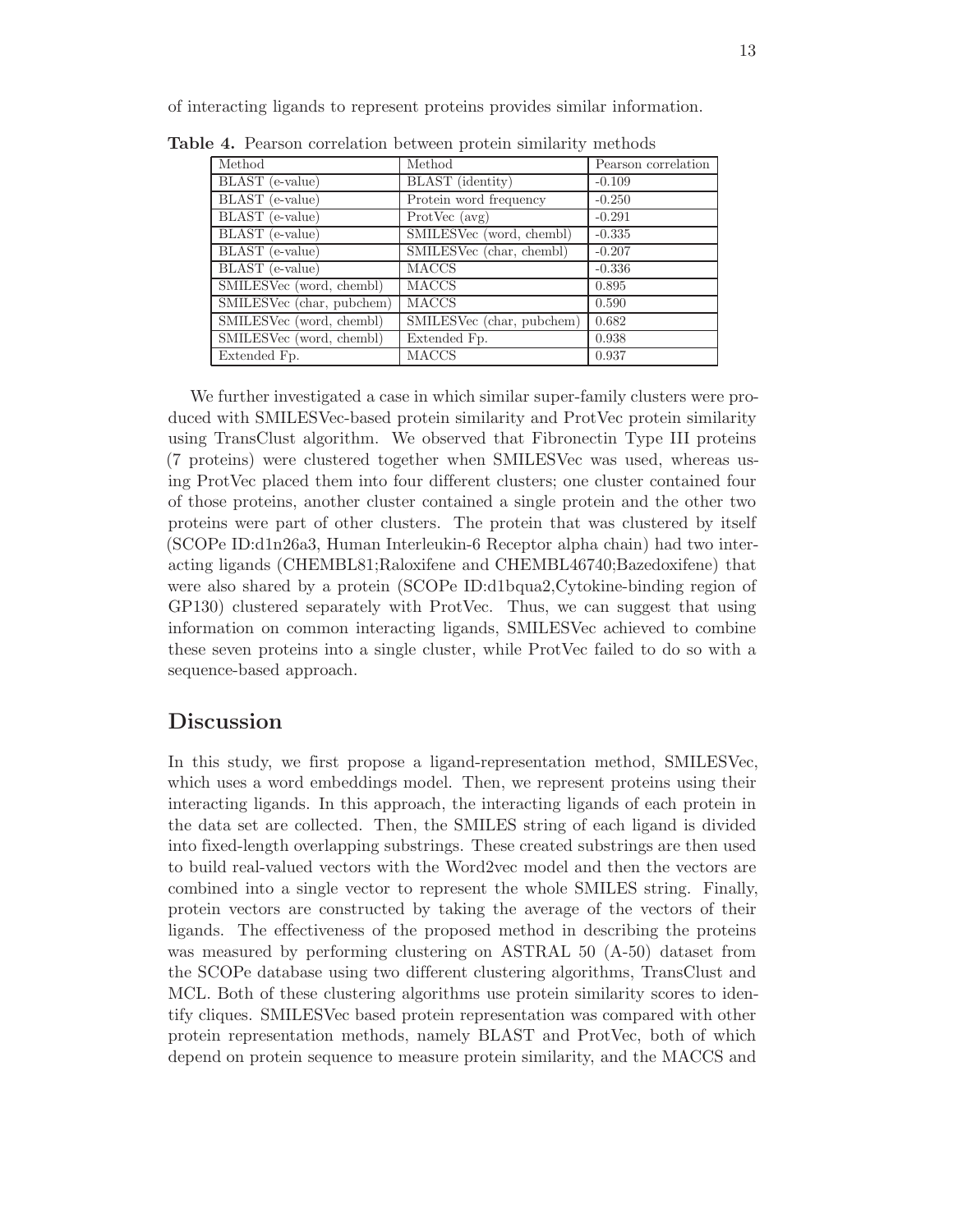Extended Fingerprint binary fingerprint based ligand-centric protein representation approaches. The performance of the clustering algorithms, as reported by F-measure, showed that protein word-frequency based similarity model was a better alternative to BLAST e-value or sequence identity to measure protein similarity. Furthermore, ligand-based protein representation methods also produced comparable F-measure scores to ProtVec.

Using SMILESVec, we were able to define proteins based on their interacting ligands even in the absence of sequence or structure information. SMILESVecbased protein representation had better clustering performance than BLAST and comparable clustering performance to protein word-frequency based method, both of which use protein sequences. We should emphasize that SCOPe data sets were constructed based on protein similarity, thus high performance with the protein sequence-based models in family/super-family clustering is no surprise. However, having ligand-based protein representation methods, either learning from SMILES or represented with binary compound features, performing as well as protein sequence-based models is quite intriguing and promising.

SMILESVec and MACCS representation performed similarly in the task of protein clustering and better than Extended Fingerprint representation, suggesting that the word-embeddings approach that learns representations from a large SMILES corpus in an unsupervised manner is as accurate as a knowledgebased fingerprint model. We propose that the ligand-based representation of proteins might reveal important clues especially in protein-ligand interaction related tasks like drug specificity or identification of proteins for drug targeting. The similarity between a candidate ligand and the SMILESVec for a protein can be used as an indicator for a possible interaction.

We would like to mention that ASTRAL data sets contain domains rather than full length proteins while CHEMBL collects protein - ligand interaction information based on the whole protein sequence from UniProt. A multidomain protein may have multiple and diverse chemotypes of ligands binding to each domain and retrieving ligand information based on the full length protein may lump this disparate information together, leading to loss of information on domain specific ligand interactions. The performance of domain sequence based methods is therefore at an advantage because family/superfamily assignment in SCOPe is also based on domain sequence while the ligand based approach we use in SMILESVec uses more noisy data. Despite this disadvantage, ligand based approach performs as well as the sequence based approaches. We hypothesize that if domain - ligand interactions are taken into account, ligand based approaches would have higher performance.

The study we conducted here also showed that SMILES description is sensitive to the database definition conventions, therefore SMILES strings requires careful consideration. Since we collected the protein-ligand interaction and ligand SMILES information from ChEMBL database to represent proteins, building SMILESVec vectors from the chemical words trained in ChEMBL SMILES corpus yielded better F-measure than the model in which the Pubchem SMILES corpus was used for training of the chemical words.

We showed that ligand-centric protein representation performed at least as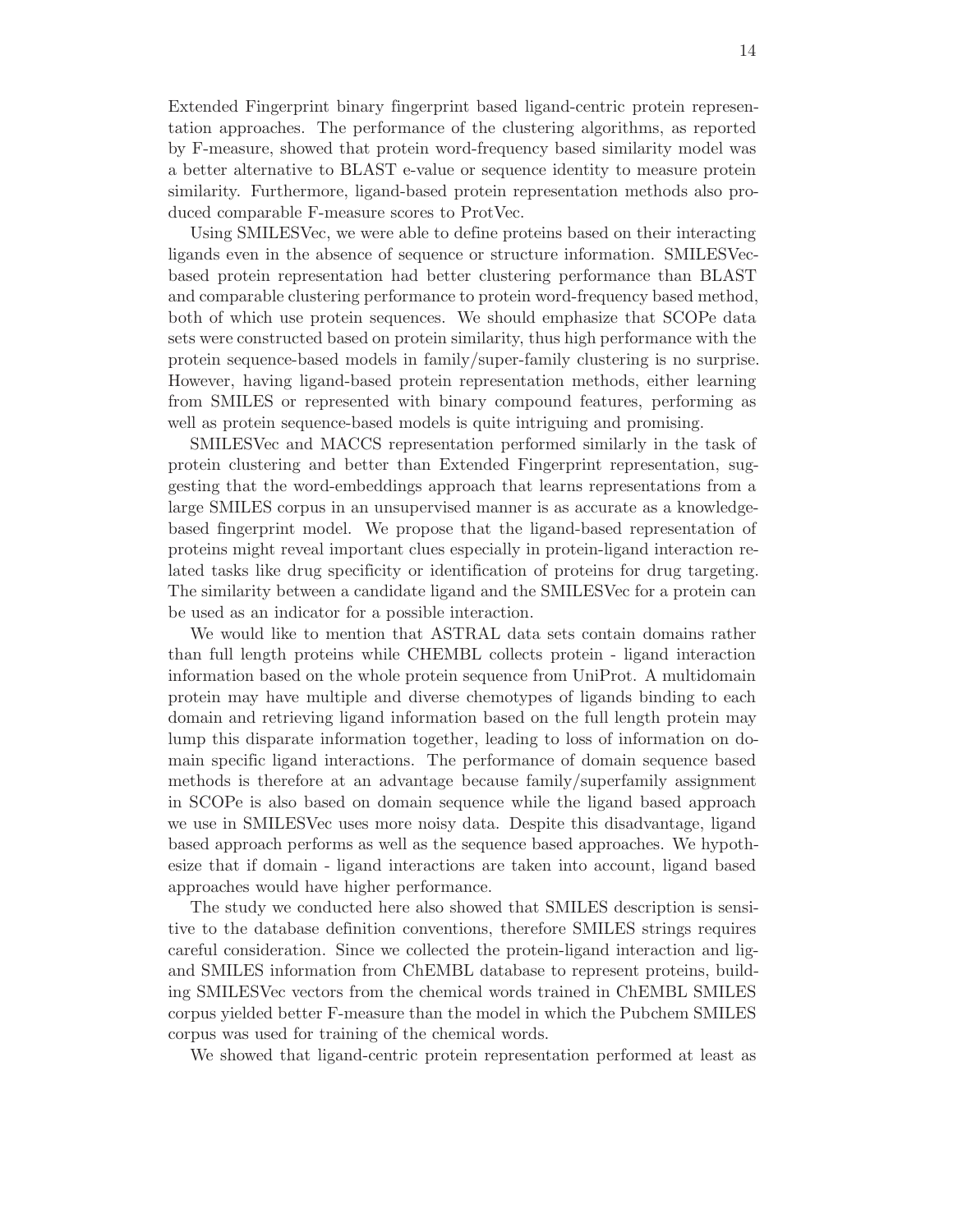well as protein sequence based representations in the clustering task even in the absence of sequence information. Ligand-centric protein representation is only available for proteins with at least one known ligand interaction, while a sequence based approach can miss key functional/mechanistic properties of the protein. The orthogonal information that can be obtained from the two approaches has been previously observed [\[27\]](#page-16-13). As future work, we will investigate combining both sequence and ligand information in protein representation. We believe that this approach will provide a deeper understanding of protein function and mechanism toward the use of these representations in clustering and other bioinformatics tasks such as function annotation and prediction of novel protein - drug interactions.

# Acknowledgments

TUBITAK-BIDEB 2211-E Scholarship Program (to HO) and BAGEP Award of the Science Academy (to AO) are gratefully acknowledged. We thank Prof. Kutlu O. Ulgen and Mehmet Aziz Yirik for helpful discussions.

# Funding

This work is funded by Bogazici University Research Fund (BAP) Grant Number 12304.

## <span id="page-14-5"></span>References

- 1. S. F. Altschul, W. Gish, W. Miller, E. W. Myers, and D. J. Lipman. Basic local alignment search tool. *Journal of molecular biology*, 215(3):403–410, 1990.
- <span id="page-14-1"></span>2. E. Asgari and M. R. Mofrad. Continuous distributed representation of biological sequences for deep proteomics and genomics. *PloS one*, 10(11):e0141287, 2015.
- <span id="page-14-4"></span>3. K. V. Balakin. *Pharmaceutical data mining: approaches and applications for drug discovery*, volume 6. John Wiley & Sons, 2009.
- <span id="page-14-3"></span>4. J. S. Bernardes, F. R. Vieira, L. M. Costa, and G. Zaverucha. Evaluation and improvements of clustering algorithms for detecting remote homologous protein families. *BMC bioinformatics*, 16(1):34, 2015.
- <span id="page-14-0"></span>5. C. Cai, L. Han, Z. L. Ji, X. Chen, and Y. Z. Chen. Svm-prot: webbased support vector machine software for functional classification of a protein from its primary sequence. *Nucleic acids research*, 31(13):3692– 3697, 2003.
- <span id="page-14-2"></span>6. D.-S. Cao, J.-C. Zhao, Y.-N. Yang, C.-X. Zhao, J. Yan, S. Liu, Q.-N. Hu, Q.-S. Xu, and Y.-Z. Liang. In silico toxicity prediction by support vector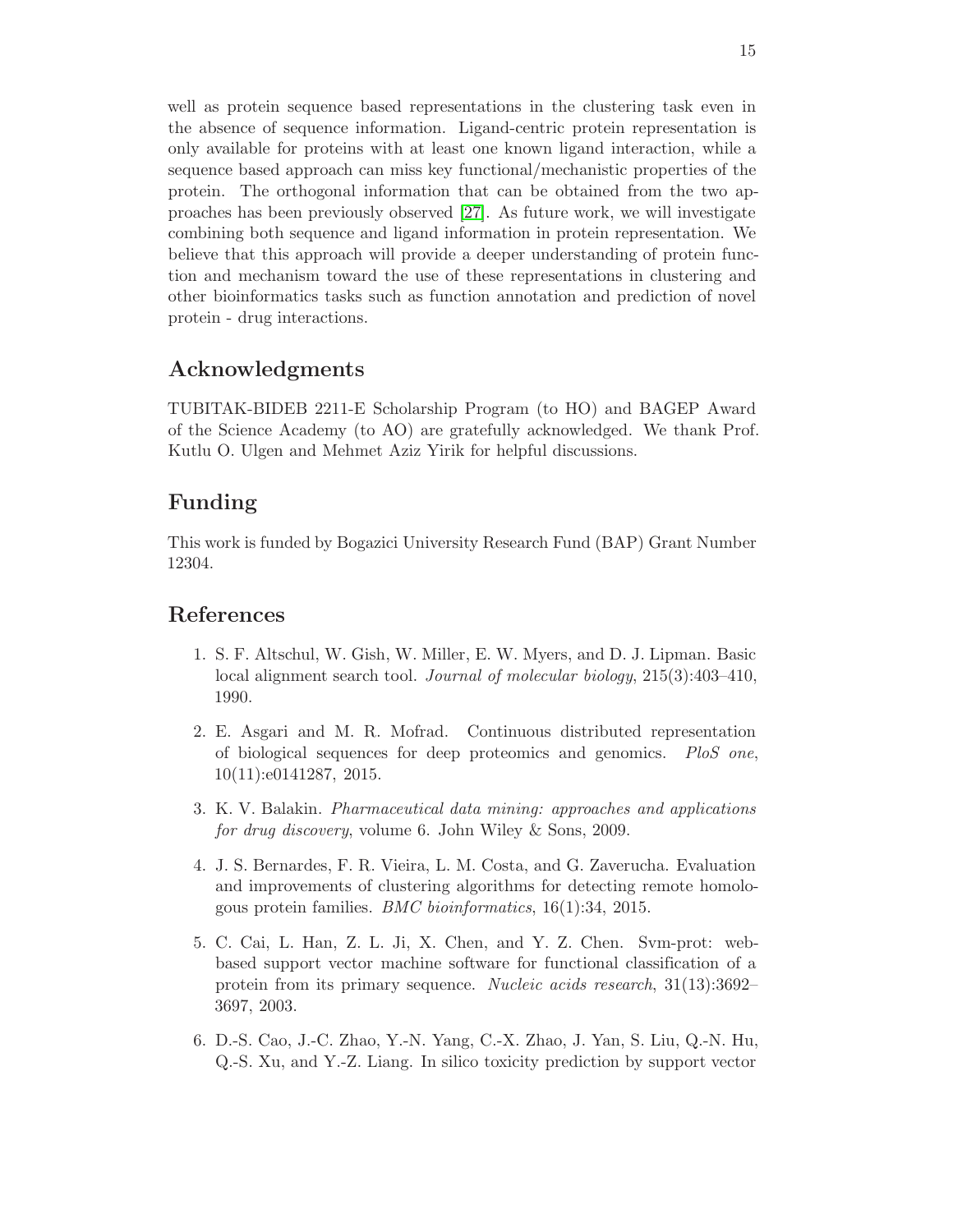machine and smiles representation-based string kernel. *SAR and QSAR in Environmental Research*, 23(1-2):141–153, 2012.

- <span id="page-15-2"></span>7. R. Cao and J. Cheng. Integrated protein function prediction by mining function associations, sequences, and protein–protein and gene–gene interaction networks. *Methods*, 93:84–91, 2016.
- <span id="page-15-7"></span>8. J.-M. Chandonia, N. K. Fox, and S. E. Brenner. Scope: Manual curation and artifact removal in the structural classification of proteins–extended database. *Journal of molecular biology*, 429(3):348–355, 2017.
- <span id="page-15-4"></span>9. Y.-Y. Chiu, J.-H. Tseng, K.-H. Liu, C.-T. Lin, K.-C. Hsu, and J.-M. Yang. Homopharma: A new concept for exploring the molecular binding mechanisms and drug repurposing. *BMC genomics*, 15(9):S8, 2014.
- <span id="page-15-1"></span>10. K.-C. Chou. Prediction of protein cellular attributes using pseudo-amino acid composition. *Proteins: Structure, Function, and Bioinformatics*, 43(3):246–255, 2001.
- <span id="page-15-9"></span>11. T. Cokelaer, D. Pultz, L. M. Harder, J. Serra-Musach, and J. Saez-Rodriguez. Bioservices: a common python package to access biological web services programmatically. *Bioinformatics*, 29(24):3241–3242, 2013.
- <span id="page-15-10"></span>12. M. Davies, M. Nowotka, G. Papadatos, N. Dedman, A. Gaulton, F. Atkinson, L. Bellis, and J. P. Overington. Chembl web services: streamlining access to drug discovery data and utilities. *Nucleic acids research*, 43(W1):W612–W620, 2015.
- <span id="page-15-11"></span>13. C. De Boom, S. Van Canneyt, T. Demeester, and B. Dhoedt. Representation learning for very short texts using weighted word embedding aggregation. *Pattern Recognition Letters*, 80:150–156, 2016.
- <span id="page-15-6"></span>14. A. J. Enright, S. Van Dongen, and C. A. Ouzounis. An efficient algorithm for large-scale detection of protein families. *Nucleic acids research*, 30(7):1575–1584, 2002.
- <span id="page-15-8"></span>15. N. K. Fox, S. E. Brenner, and J.-M. Chandonia. Scope: Structural classification of proteins—extended, integrating scop and astral data and classification of new structures. *Nucleic acids research*, 42(D1):D304–D309, 2013.
- <span id="page-15-3"></span>16. M. Frasca and N. Cesa-Bianchi. Multitask protein function prediction through task dissimilarity. *IEEE/ACM Transactions on Computational Biology and Bioinformatics*, 2017.
- <span id="page-15-5"></span>17. G. B. Goh, N. O. Hodas, C. Siegel, and A. Vishnu. Smiles2vec: An interpretable general-purpose deep neural network for predicting chemical properties. *arXiv preprint arXiv:1712.02034*, 2017.
- <span id="page-15-0"></span>18. J. X. Hu, C. E. Thomas, and S. Brunak. Network biology concepts in complex disease comorbidities. *Nature Reviews Genetics*, 2016.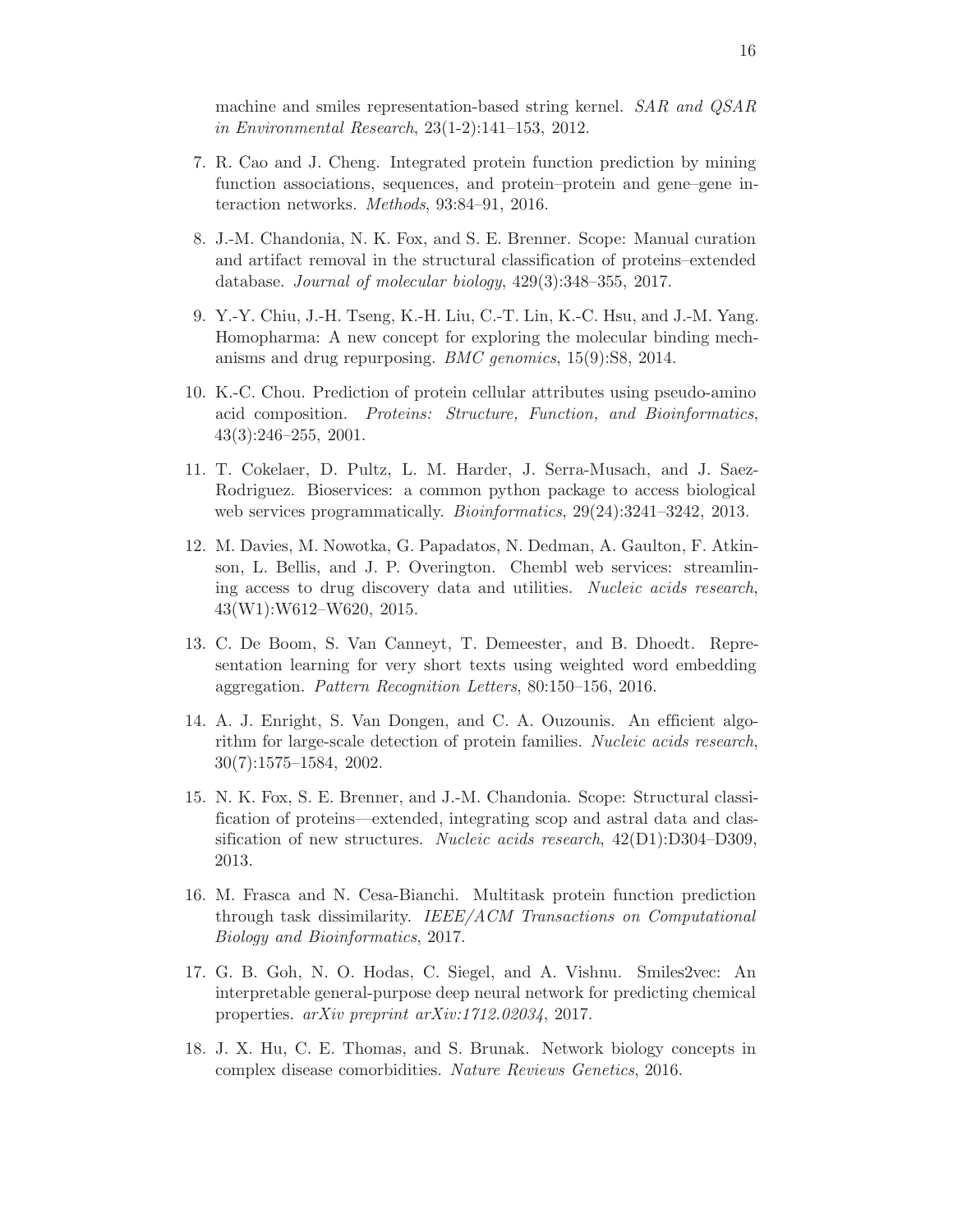- <span id="page-16-0"></span>19. M. J. Iqbal, I. Faye, A. M. Said, and B. B. Samir. A distance-based featureencoding technique for protein sequence classification in bioinformatics. In *Computational Intelligence and Cybernetics (CYBERNETICSCOM), 2013 IEEE International Conference on*, pages 1–5. IEEE, 2013.
- <span id="page-16-11"></span>20. R. Jain, J. R. Choudhury, A. Buku, R. E. Johnson, L. Prakash, S. Prakash, and A. K. Aggarwal. Mechanism of error-free dna synthesis across n1 methyl-deoxyadenosine by human dna polymerase-ι. *Scientific reports*, 7:43904, 2017.
- <span id="page-16-7"></span><span id="page-16-5"></span>21. Jastrzke. Learning to smile (s).
- 22. M. J. Keiser, B. L. Roth, B. N. Armbruster, P. Ernsberger, J. J. Irwin, and B. K. Shoichet. Relating protein pharmacology by ligand chemistry. *Nature biotechnology*, 25(2):197, 2007.
- <span id="page-16-2"></span>23. A. C. Martin, C. A. Orengo, E. G. Hutchinson, S. Jones, M. Karmirantzou, R. A. Laskowski, J. B. Mitchell, C. Taroni, and J. M. Thornton. Protein folds and functions. *Structure*, 6(7):875–884, 1998.
- <span id="page-16-1"></span>24. T. Mikolov, I. Sutskever, K. Chen, G. S. Corrado, and J. Dean. Distributed representations of words and phrases and their compositionality. In *Advances in neural information processing systems*, pages 3111–3119, 2013.
- <span id="page-16-3"></span>25. A. C. Nascimento, R. B. Prudêncio, and I. G. Costa. A multiple kernel learning algorithm for drug-target interaction prediction. *BMC bioinformatics*, 17(1):46, 2016.
- <span id="page-16-13"></span><span id="page-16-10"></span>26. T. OEChem. Openeye scientific software. *Inc., Santa Fe, NM, USA*, 2012.
- 27. M. J. O'Meara, S. Ballouz, B. K. Shoichet, and J. Gillis. Ligand similarity complements sequence, physical interaction, and co-expression for gene function prediction. *PloS one*, 11(7):e0160098, 2016.
- <span id="page-16-6"></span>28. H.  $\overline{Q}$ ztürk, E.  $Q$ zkirimli, and A.  $\overline{Q}$ zgür. Classification of beta-lactamases and penicillin binding proteins using ligand-centric network models. *PloS one*, 10(2):e0117874, 2015.
- <span id="page-16-8"></span>29. H. Öztürk, E. Ozkirimli, and A. Özgür. A comparative study of smilesbased compound similarity functions for drug-target interaction prediction. *BMC bioinformatics*, 17(1):128, 2016.
- <span id="page-16-9"></span>30. G. Papadatos and J. P. Overington. The chembl database: a taster for medicinal chemists. *Future*, 6(4):361–364, 2014.
- <span id="page-16-12"></span>31. K. Pearson. Note on regression and inheritance in the case of two parents. *Proceedings of the Royal Society of London*, 58:240–242, 1895.
- <span id="page-16-4"></span>32. A. Peón, C. C. Dang, and P. J. Ballester. How reliable are ligand-centric methods for target fishing? *Frontiers in chemistry*, 4, 2016.